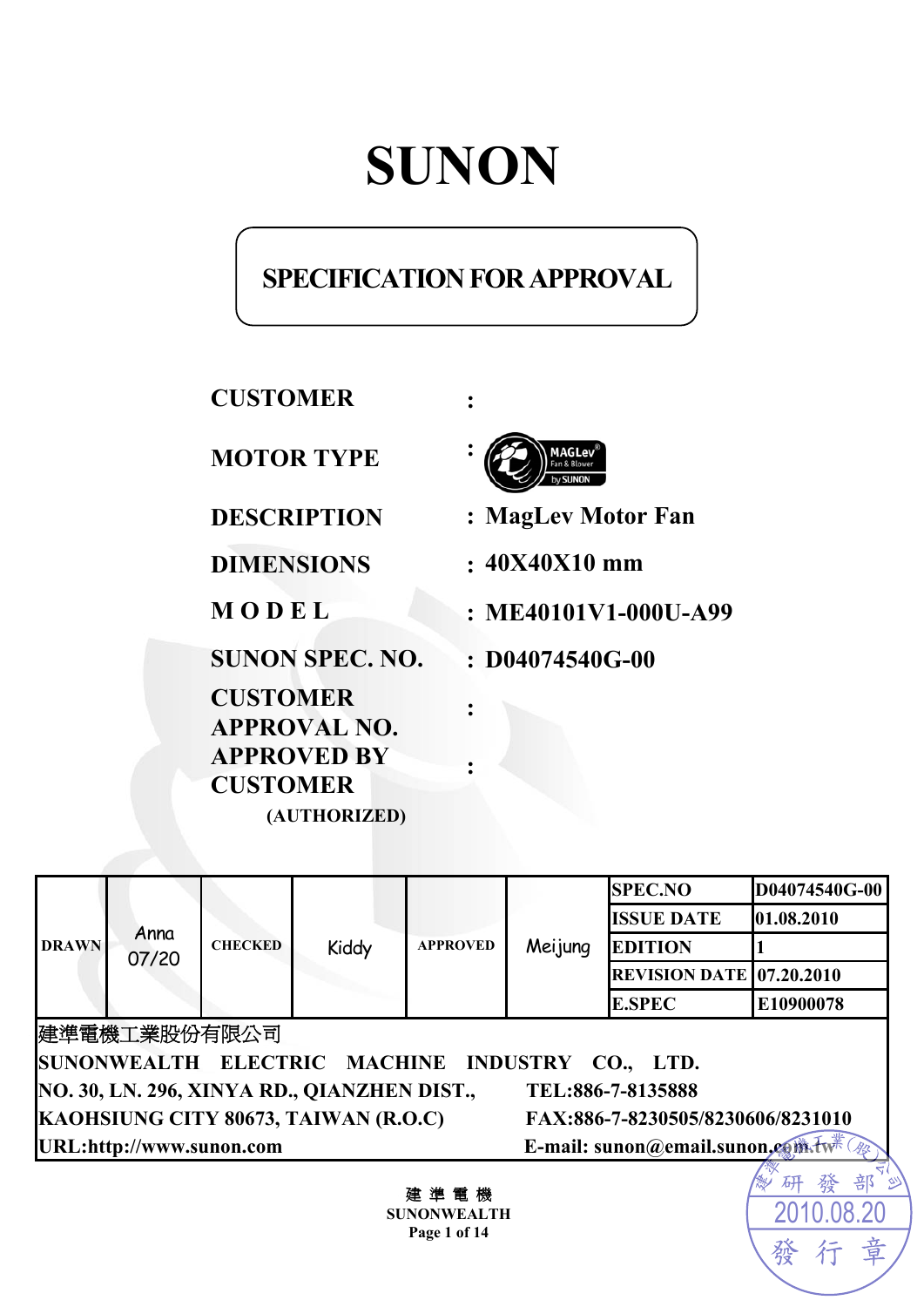# **I. MODEL NUMBERING SYSTEM**



發 部 研 20 章 發 仃

建 準 電 機 **SUNONWEALTH Page 2 of 14**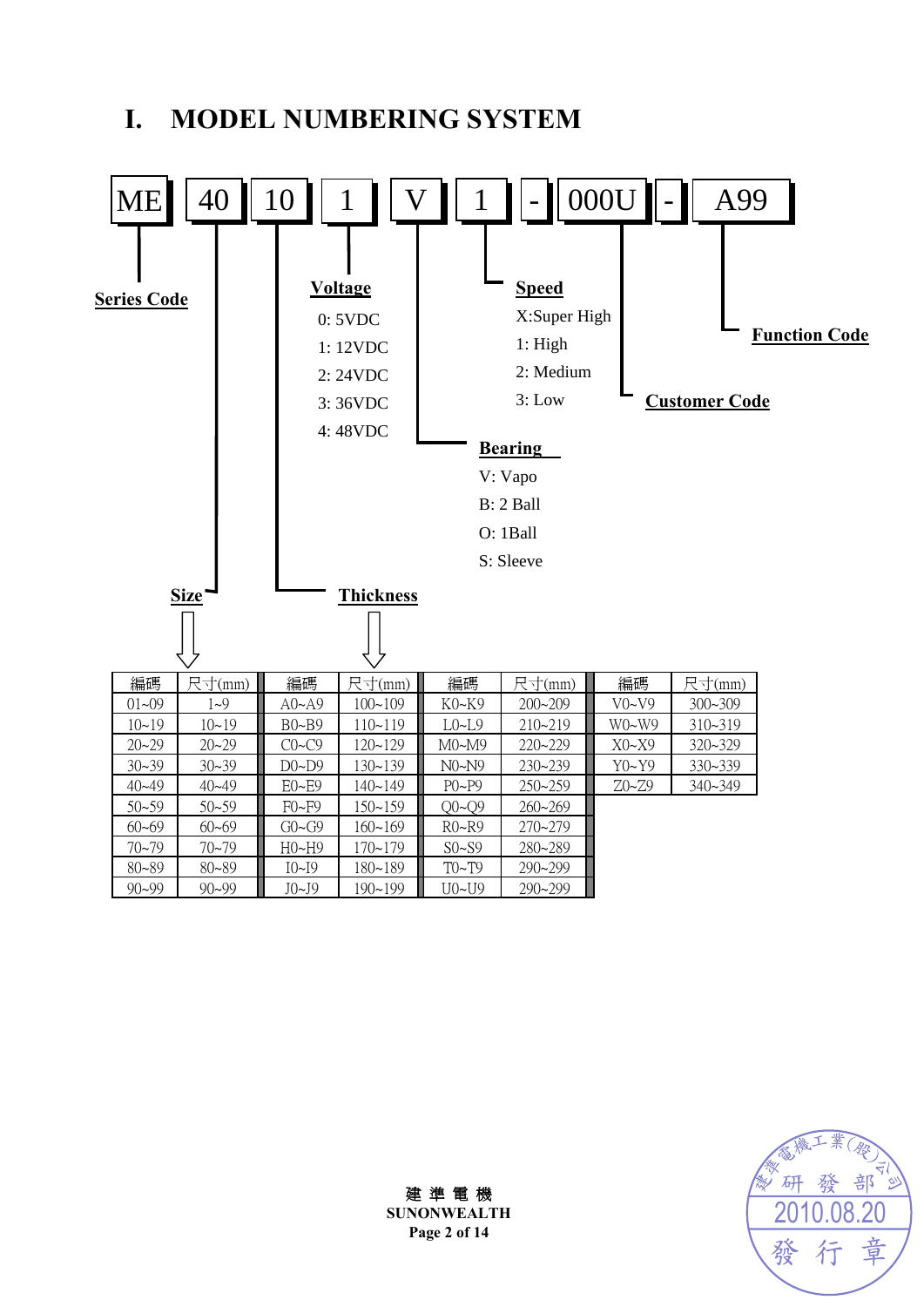# **II. SPECIFICATION**

### **1. MECHANICAL CHARACTERISTIC**

| <b>MOTOR DESIGN</b>           | 2 phases, 4-poles Brushless DC motor             |
|-------------------------------|--------------------------------------------------|
| <b>BEARING SYSTEM</b>         | Vapo bearing system                              |
| <b>DIMENSIONS</b>             | See Page 6                                       |
| <b>MATERIALS OF FRAME</b>     | Thermoplastic PBT of UL 94V-0                    |
| <b>MATERIALS OF FAN BLADE</b> | Thermoplastic PBT of UL 94V-0                    |
| <b>DIRECTION OF ROTATION</b>  | Counter-clockwise viewed from front of fan blade |
| <b>MOUNTING HOLES</b>         | Diameter 4.3 mm in 4 holes                       |
| <b>WEIGHT</b>                 | 13.5 g                                           |

# **2. ELECTRIC CHARACTERISTIC**

| <b>RATED VOLTAGE</b>               | <b>12 VDC</b>                       |
|------------------------------------|-------------------------------------|
| <b>RATED CURRENT</b>               | 90 mA / Max. 104 mA                 |
| <b>RATED POWER CONSUMPTION</b>     | <b>1.08 WATTS / Max. 1.25 WATTS</b> |
| <b>OPERATING VOLTAGE RANGE</b>     | $4.5 - 13.8$ VDC                    |
| <b>STARTING VOLTAGE</b>            | 4.5 VDC (25 deg. C POWER ON/OFF)    |
| <b>OPERATING TEMPERATURE RANGE</b> | $-10$ to $+70$ deg. C               |
| <b>STORAGE TEMPERATURE RANGE</b>   | $-40$ to $+70$ deg. C               |



建 準 電 機 **SUNONWEALTH Page 3 of 14**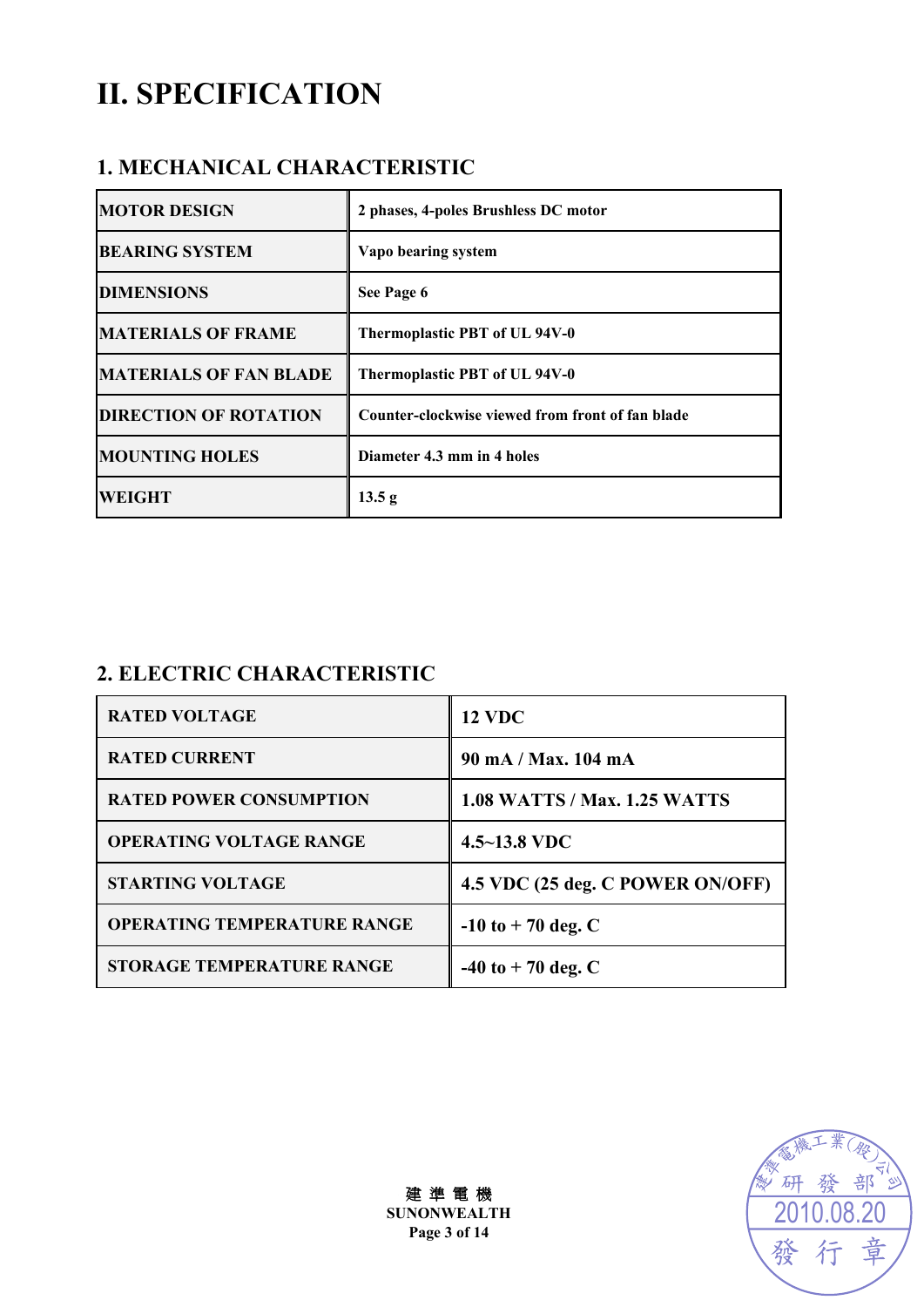# **3. PERFORMANCE CHARACTERISTIC**

| <b>RATED SPEED</b>                                     | 7000 RPM $\pm$ 15% at rated voltage                                                                                                                                                                                                                                                                                              |
|--------------------------------------------------------|----------------------------------------------------------------------------------------------------------------------------------------------------------------------------------------------------------------------------------------------------------------------------------------------------------------------------------|
| <b>AIR FLOW</b>                                        | <b>8.0 CFM</b>                                                                                                                                                                                                                                                                                                                   |
| <b>STATIC PRESSURE</b>                                 | $0.19$ Inch-H <sub>2</sub> O                                                                                                                                                                                                                                                                                                     |
| <b>ACOUSTIC NOISE</b>                                  | $32 \text{ dB}(A)$                                                                                                                                                                                                                                                                                                               |
| <b>AIR FLOW V.S. PRESSURE</b>                          | See Page 5                                                                                                                                                                                                                                                                                                                       |
| <b>INSULATION CLASS</b>                                | <b>UL Class A</b>                                                                                                                                                                                                                                                                                                                |
| <b>INSULATION RESISTANCE</b><br><b>PLASTIC HOUSING</b> | 10M ohm at 500 VDC between internal stator and<br>lead wire $(+)$                                                                                                                                                                                                                                                                |
| <b>DIELECTRIC STRENGTH</b>                             | Applied AC 500 V for one minute or AC 600 V for 2<br>Seconds between housing and lead wire $(+)$                                                                                                                                                                                                                                 |
| <b>LIFE EXPECTANCY</b>                                 | 60,000 Hours at 40 deg. C, 65% humidity, 90% CL.                                                                                                                                                                                                                                                                                 |
| <b>PROTECTION</b>                                      | ⊠Automatic Restart<br>Note: In a situation where the fan is locked by an external<br>force while the electricity is on, an increase in coil<br>temperature will be prevented by temporarily turning off the<br>electrical power to the motor. The fan will automatically<br>restart when the locked rotor condition is released. |
|                                                        | □Polarity Protection                                                                                                                                                                                                                                                                                                             |

# **4. SAFETY**

| <b>SAFETY</b> |        | <b>CUR</b> | <b>TUV</b> |
|---------------|--------|------------|------------|
| Nſ            | E77551 | E77551     |            |

研 發 部 2010.08.20章 發

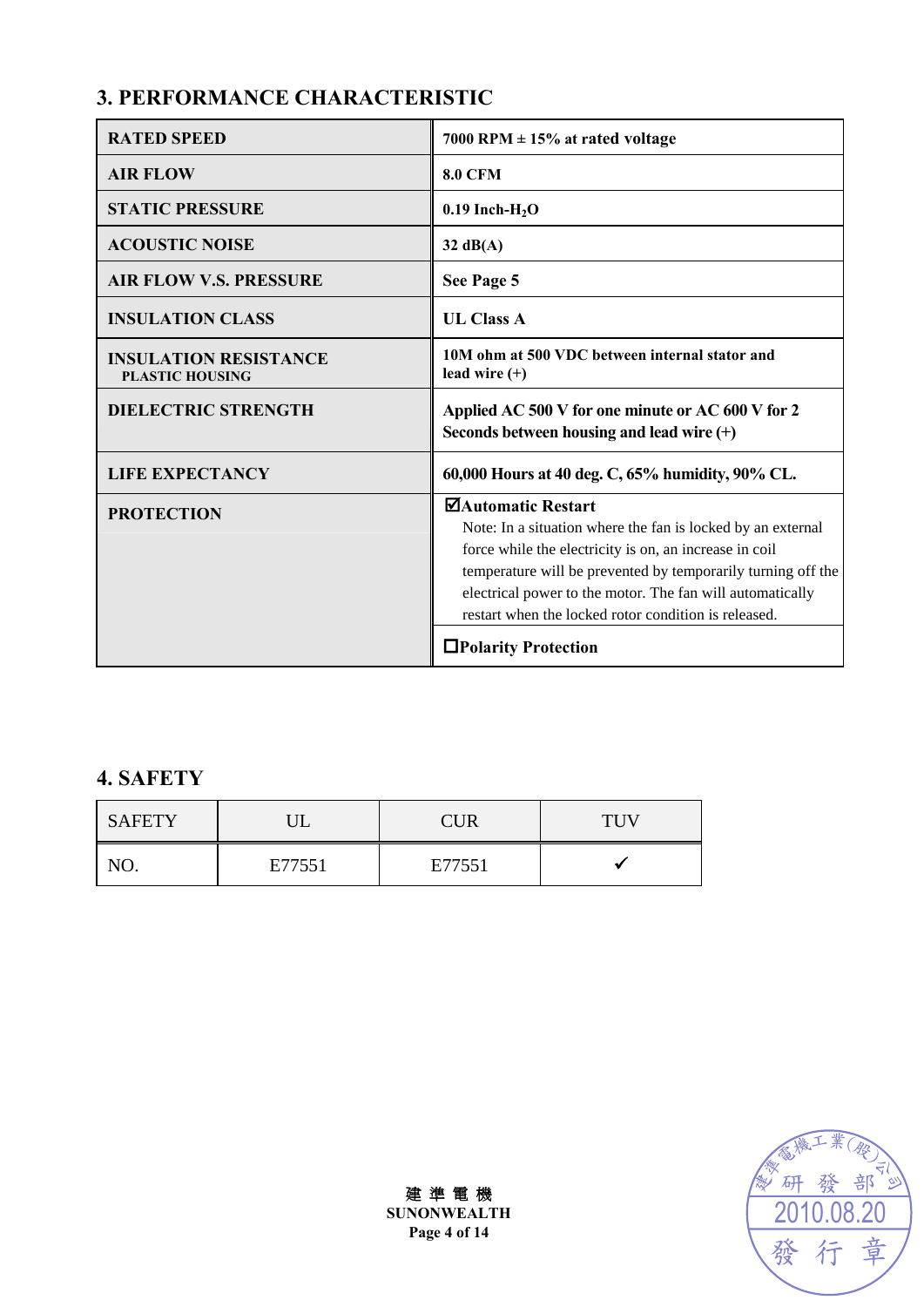# **MODEL : ME40101V1-000U-A99**

# **PERFORMANCE CURVES**

### **STATIC PRESSURE**



建 準 電 機 **SUNONWEALTH Page 5 of 14** 

2010.08.20

行

章

發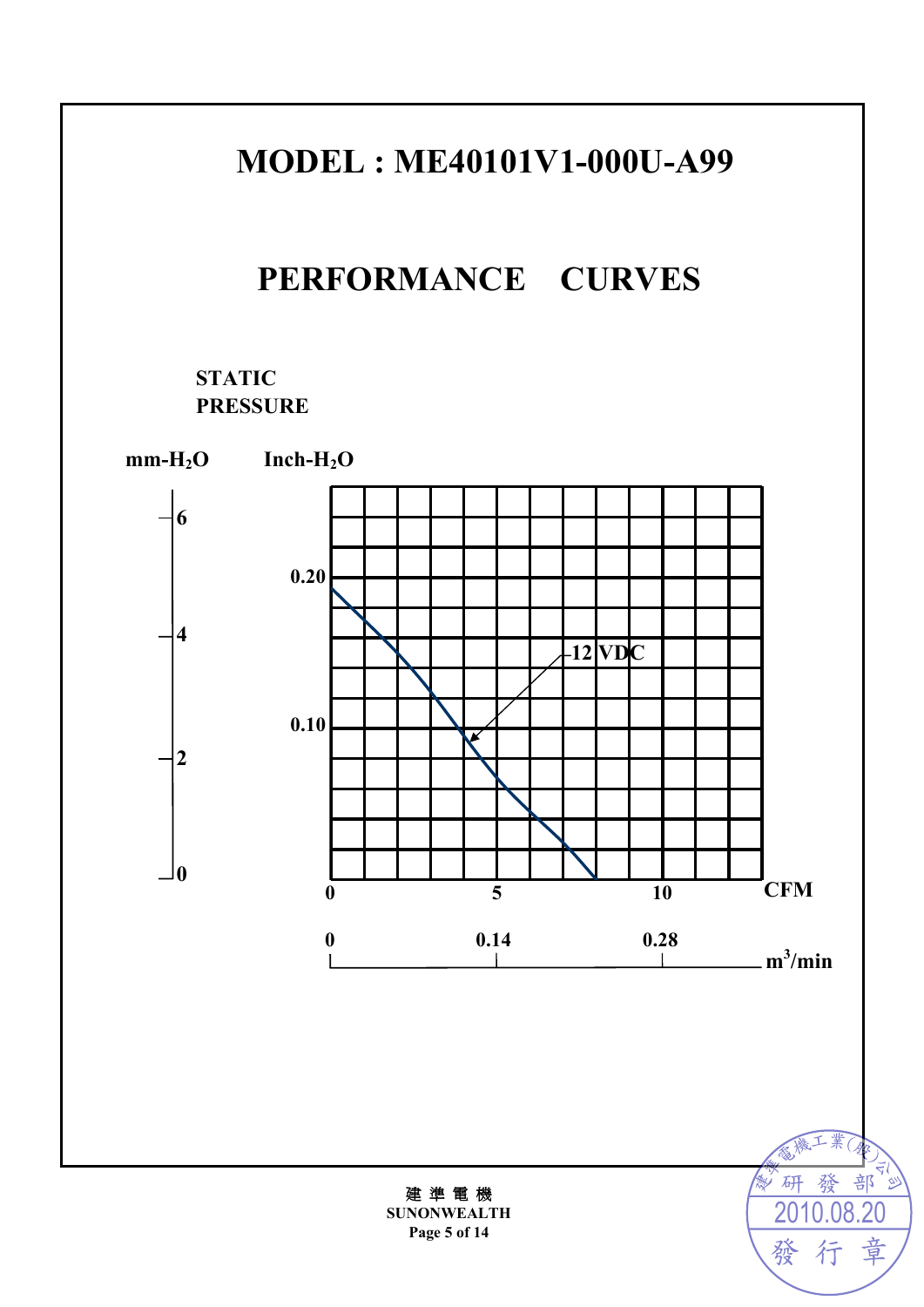



建 準 電 機 **SUNONWEALTH Page 6 of 14**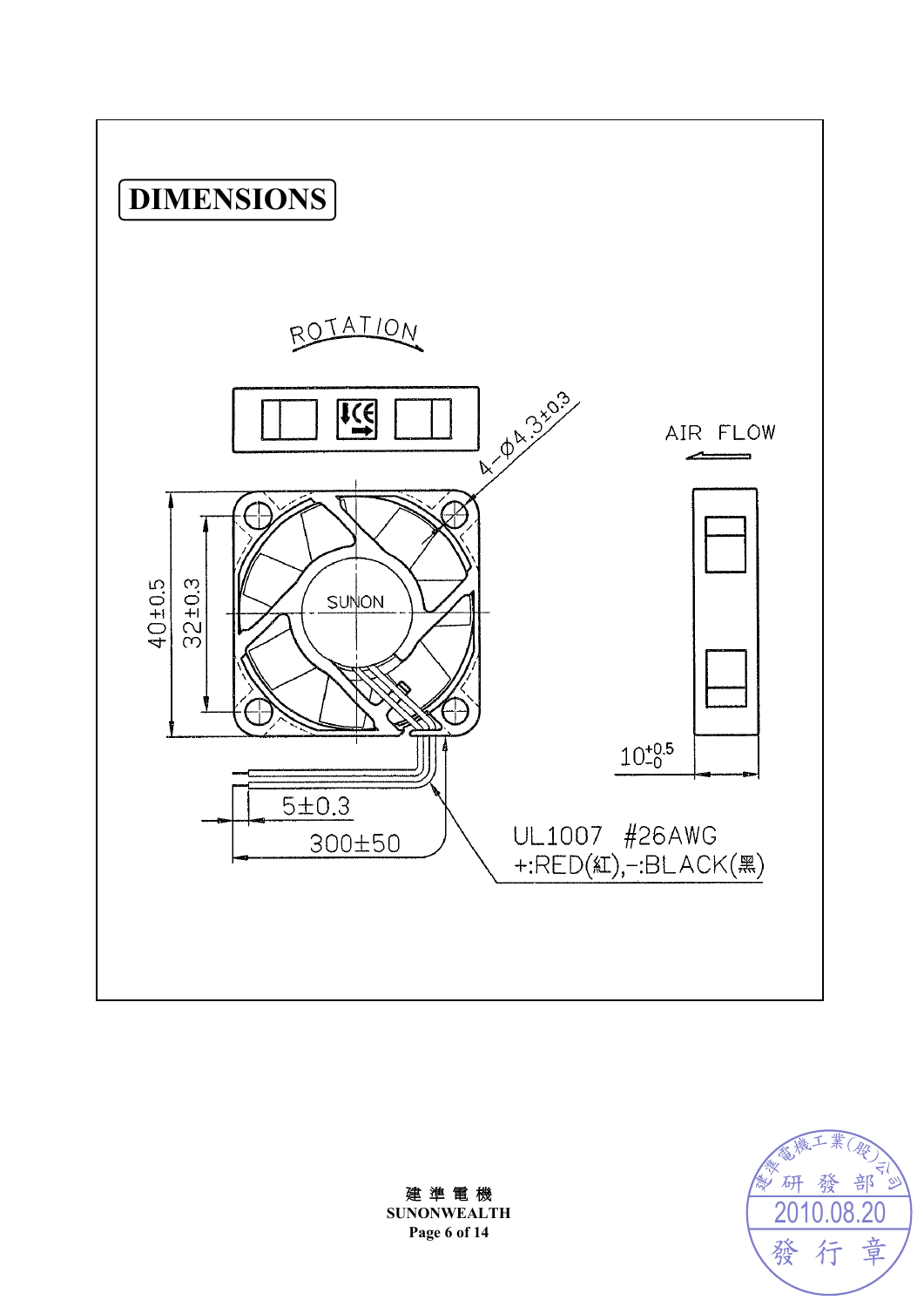





**SUNONWEALTH Page 7 of 14**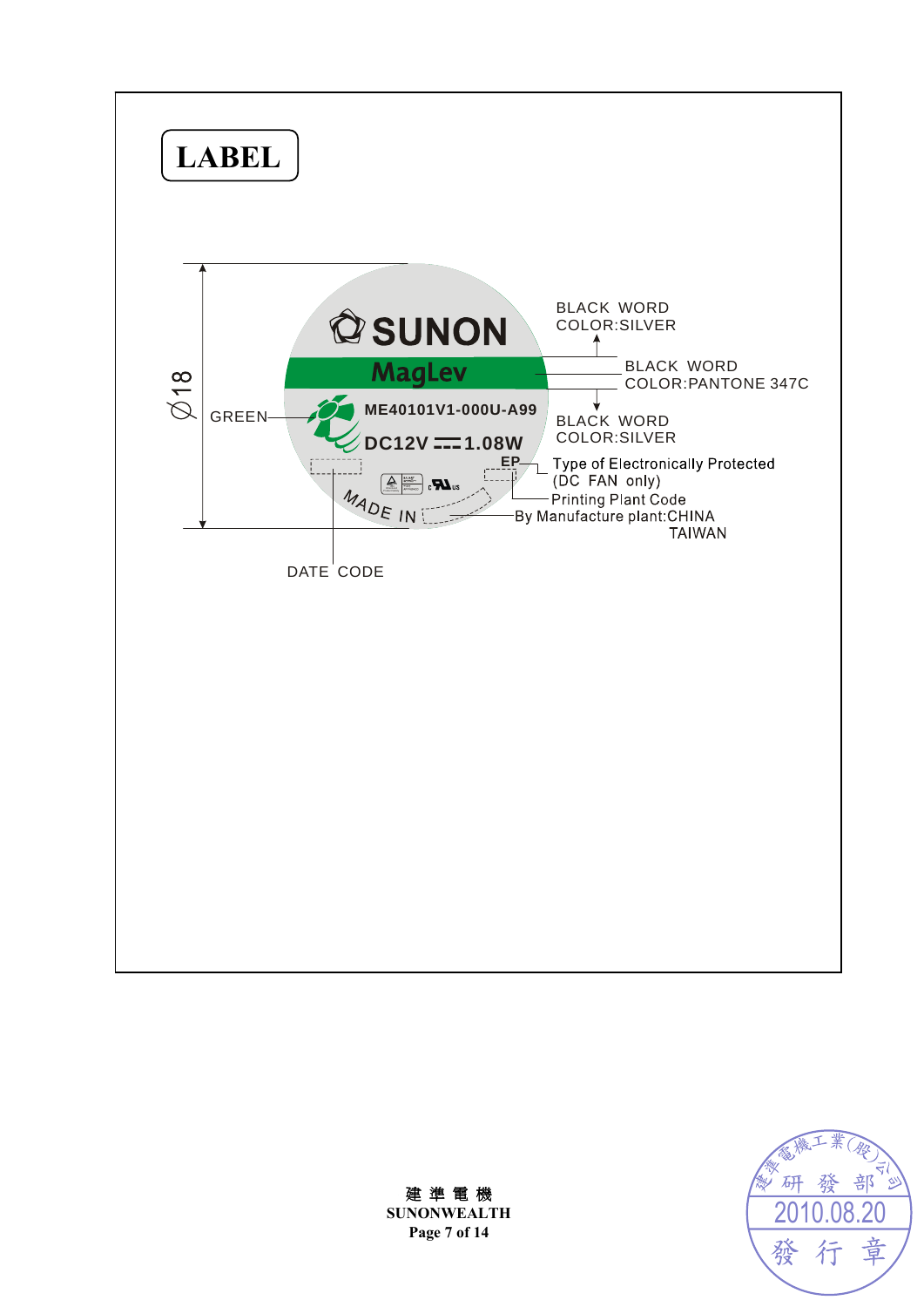### **III. OTHER SPECIFIED TESTING**

The following is a general description of certain tests that are performed on representative Sunon fans. Nothing in this document is intended to suggest that these tests are performed on every model of Sunon fan. Moreover, the descriptions that follow each test are meant only to provide a general explanation of each test. If you would like a more detailed explanation as to any test identified in this Section, Sunon can provide such an explanation upon request.

#### **1. DROP PROOF TEST**

Fans are packaged in a standard size shipping box and are dropped to the ground from certain heights and angles depending on the weight of the particular box.

#### **2. HUMIDITY PROOF TEST**

The fan is operated for 96 continuous hours in an environment with humidity of 90% to 95% RH at  $60^{\circ}$ C  $\pm$  2°C.

#### **3. VIBRATION PROOF TEST**

Vibration with an amplitude 2mm and a frequency of 5-55-5hz is applied in all 3 directions (X,Y,Z), in cycles of 1 hour each, for a total vibration time of 3hours.

#### **4. THERMAL CYCLING TEST**

The fan is operated in a testing chamber for 50 cycles. In each cycle, the temperature is gradually increased from -10°C to 70°C for 90 minutes, and subsequently operated at 70°C for 120 minutes. The temperature is then gradually decreased from 70°C to -10°C for 90 minutes, and subsequently operated at -10°C for 120 minutes.

#### **5. SHOCK PROOF TEST**

100G of force is applied in the 3 directions (X,Y, and Z) for 2 milliseconds each.

#### **6. LIFE EXPECTANCY**

The "Life Expectancy" of SUNON fans is determined in SUNON's reliability test laboratory by using temperature chambers. The "Life Expectancy" of this fan has not been evaluated for use in combination with any end application. Therefore, the Life Expectancy Test Reports (L10 and MTTF Report) that relate to this fan are only for reference.



建 準 電 機 **SUNONWEALTH Page 8 of 14**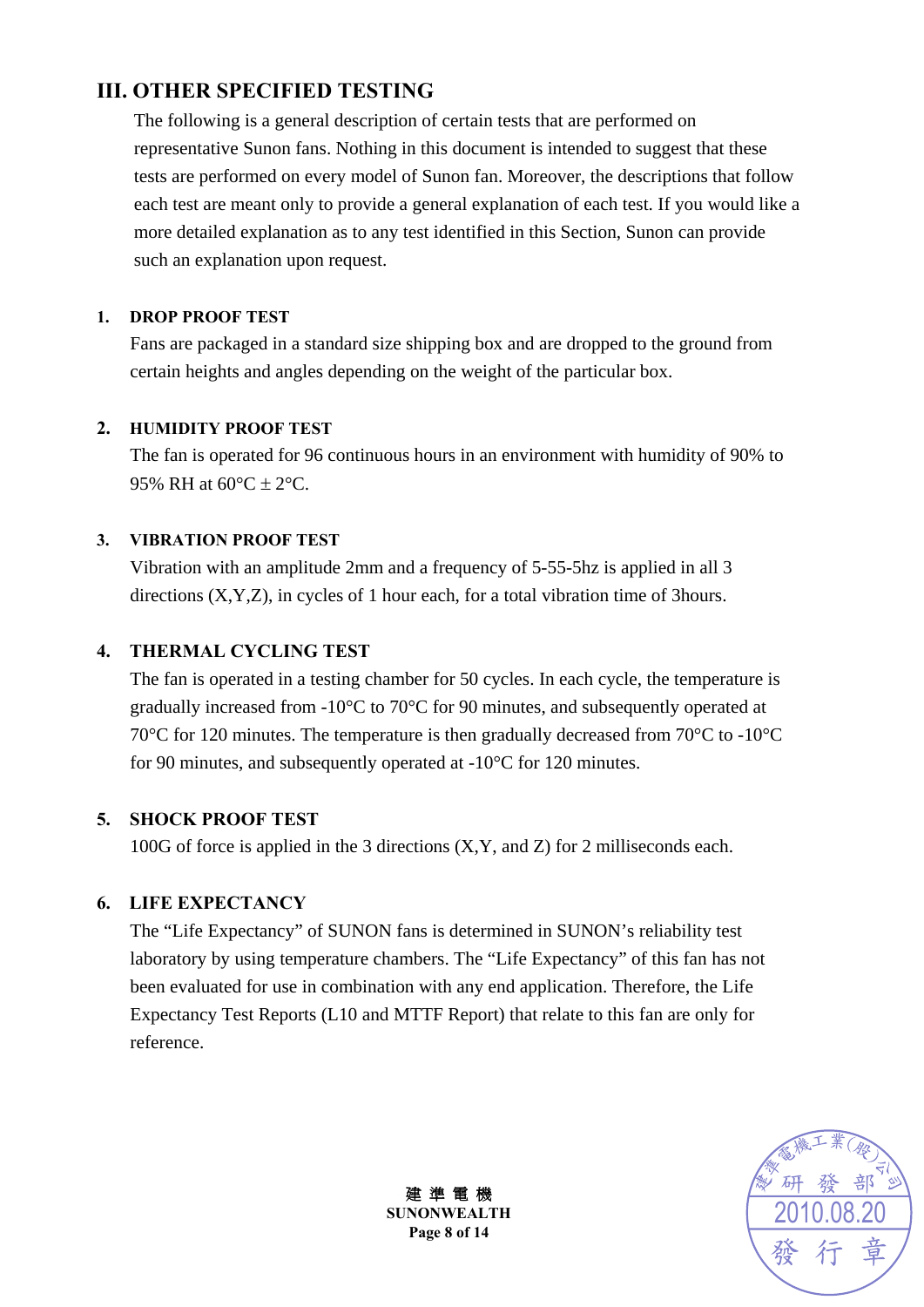### **IV. CHARACTERISTIC DEFINITION**

The following is a general description of certain tests that are performed on representative Sunon fans in order to determine the specifications of the fan**.** Nothing in this document is intended to suggest that these tests are performed on every model of Sunon fan. Moreover, the descriptions that follow each test are meant only to provide a general explanation of each test. If you would like a more detailed explanation as to any test identified in this Section, Sunon can provide such an explanation upon request.

#### **1. ACOUSTICAL NOISE**

Measured in a semi-anechoic chamber with background noise level below 15dB(A).



#### 1 METER FROM MICROPHONE TO FAN INTAKE

The fan is running in free air under shaft horizontal condition with the microphone at distance of one meter from the fan intake.

#### **2. INPUT POWER**

Measured after continuous 10 minute operation at rated voltage in clean air ( STATIC PRESSURE=0), and at ambient temperature of 25 degrees C under shaft horizontal condition.

#### **3. RATED CURRENT**

Measured after continuous 10 minute operation at rated voltage in clean air ( STATIC PRESSURE=0), and at ambient temperature of 25 degrees C under shaft horizontal condition.



建 準 電 機 **SUNONWEALTH Page 9 of 14**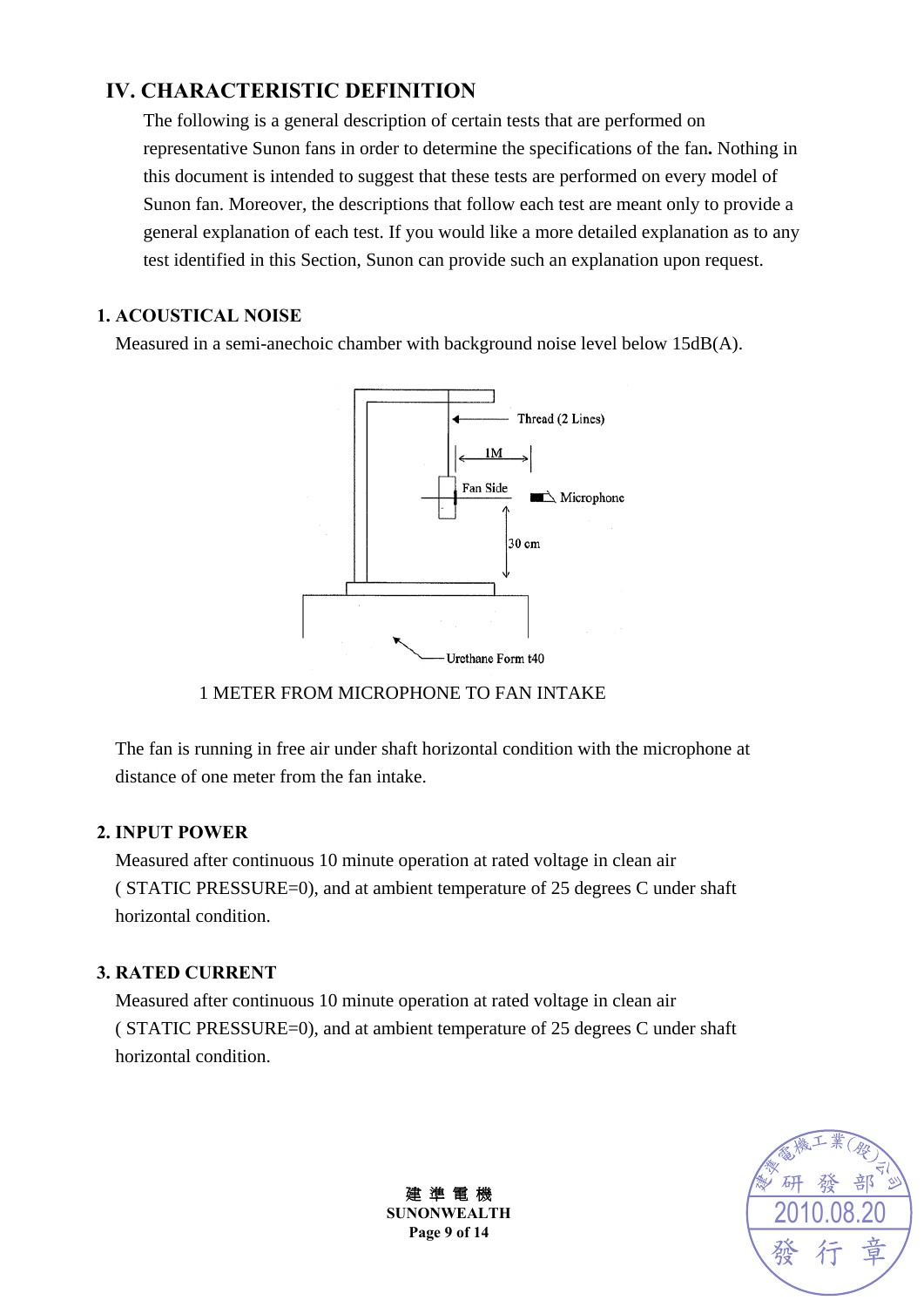#### **4. RATED SPEED**

Measured after continuous 10 minute operation at rated voltage in clean air ( STATIC PRESSURE=0), and at ambient temperature of 25 degrees C under shaft horizontal condition.

#### **5. STARTING VOLTAGE**

Measured the voltage which enables to start the fan in the clean air (static pressure  $= 0$ ) by switching on at the voltage under shaft horizontal condition. It is not at continuously increasing voltage adjustment.

#### **6. LOCKED ROTOR CURRENT**

Measured immediately after the fan blade is locked.

#### **7. AIR FLOW AND STATIC PRESSURE**

The performance specification of air flow and static pressure shown in this specification for approval is measured using the exhaust method. A double chamber is used in accordance with AMCA 210 standard or DIN 24163 specification . The values are recorded when the fan speed has stabilized at rated voltage.

#### **8. INSULATION RESISTANCE**

- 1. PLASTIC HOUSING:
	- (1) Measured between internal stator and lead wire(+).
	- (2) Measured between housing and lead wire $(+)$ .

#### 2. ALUMINIUM HOUSING:

Measured between internal stator and lead wire(+).

#### **9. DIELECTRIC STRENGTH**

Measure between housing and lead wire $(+)$ .



建 準 電 機 **SUNONWEALTH Page 10 of 14**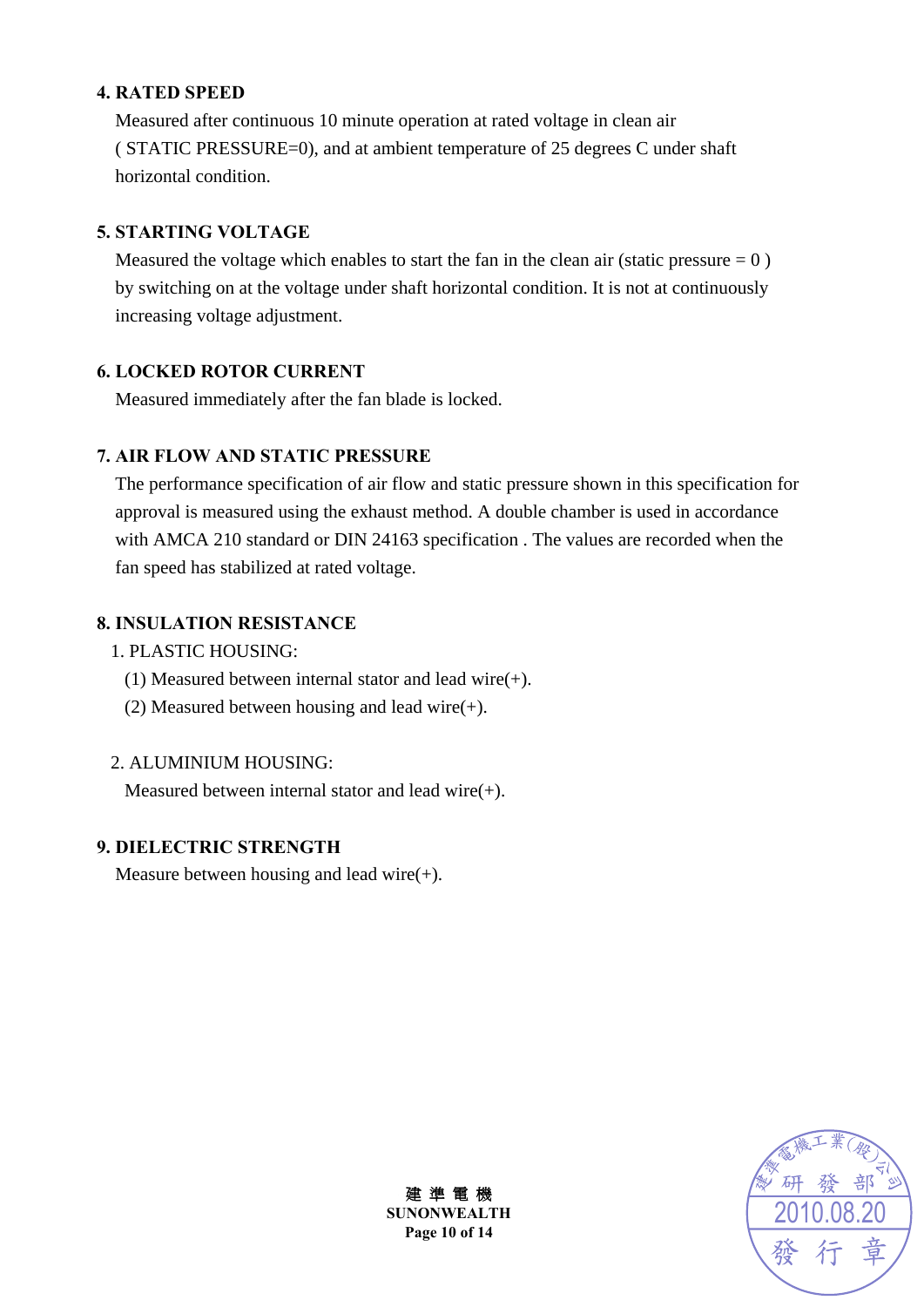# **V. NOTE**

### Ⅰ**.SAFETY**

- 1. DO NOT use or operate this fan in excess of the limitations set forth in this specification. SUNON is not be responsible for the non-performance of this fan and/or any damages resulting from its use, if it is not used or operated in accordance with the specifications.
- 2. SUNON recommends adding a protection circuit to the product or application in which this fan is installed, such as a thermo-fuse, or current-fuse or thermo-protector. The failure to use such a device may result in smoke, fire, electric shock by insulation degradation in cases of motor lead short circuit, overload, or over voltage, and/or other failure.
- 3. SUNON recommends installing a protection device to the product or application in which this fan is installed if there is a possibility of reverse-connection between VDC (+) and GND (-). The failure to install such a device may result in smoke, fire, and/or destruction, although these conditions may not manifest immediately.
- 4. This fan must be installed and used in compliance with all applicable safety standards and regulations.
- 5. Use proper care when handling and/or installing this fan. Improper handling or installation of this fan may cause damage that could result in unsafe conditions.
- 6. Use proper care during installation and/or wiring. Failure to use proper care may cause damage to certain components of the fan including, but not limited to, the coil and lead wires, which could result in smoke and/or fire.
- 7. DO NOT use power or ground PWM to control the fan speed. If the fan speed needs to be adjusted, please contact Sunon to customize the product design for your application.
- 8. For critical or extreme environments, including non stop operation, please contact Sunon and we will gladly provide assistance with your product selection to ensure an appropriate cooling product for your application.



建 準 電 機 **SUNONWEALTH Page 11 of 14**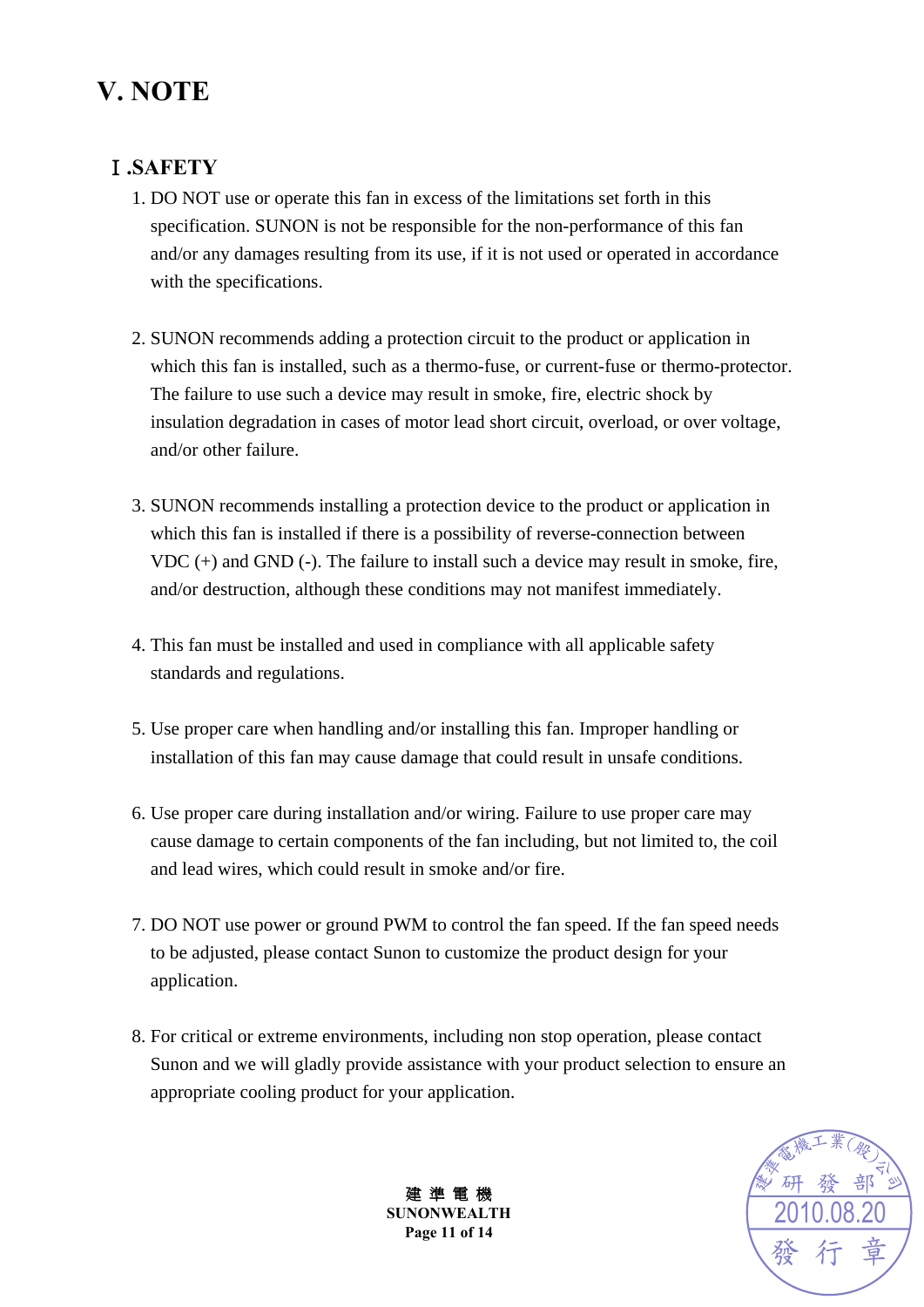# **II. SPECIFICATION MODIFICATION**

- 1. SUNON offers engineering assistance on fan installation and cooling system design.
- 2. All changes, modifications and/or revisions to the specifications, if any, are incorporated in the attached specifications.
- 3. No changes, modifications and/or revisions to these specifications are effective absent agreement, by both Sunon and the customer, in writing.
- 4. This fan will be shipped in accordance with the attached specification unless SUNON and the customer have agreed otherwise, in writing, as specficied in Paragraph 3, above.

### **III. OTHER**

- 1. When building your device, please examine thoroughly any variation of EMC, temperature rise, life data, quality, etc. of this product by shock/drop/vibration testing, etc. If there are any problems or accidents in connection with this product, it should be mutually discussed and examined.
- 2. Use proper care when handling this fan. Components such as fan holders or bearings may be damaged, if touched with fingers or other objects. Additionally, static electricity (ESD) may damage the internal circuits of the fan.
- 3. DO NOT operate this fan in proximity to hazardous materials such as organic silicon, cyanogens, formalin, phenol, or corrosive gas environments including, but not limited to,  $H_2S$ ,  $SO_2$ ,  $NO_2$ , or  $Cl_2$ .
- 4. SUNON recommends that you protect this fan from exposure to outside elements such as dust, condensation, humidity or insects. Exposure of this fan to outside elements such as dust, condensation, humidity or insects may affect its performance and may cause safety hazards. SUNON does not warrant against damage to the product caused by outside elements.
- 5. This fan must be installed properly and securely. Improper mounting may cause harsh resonance, vibration, and noise.



建 準 電 機 **SUNONWEALTH Page 12 of 14**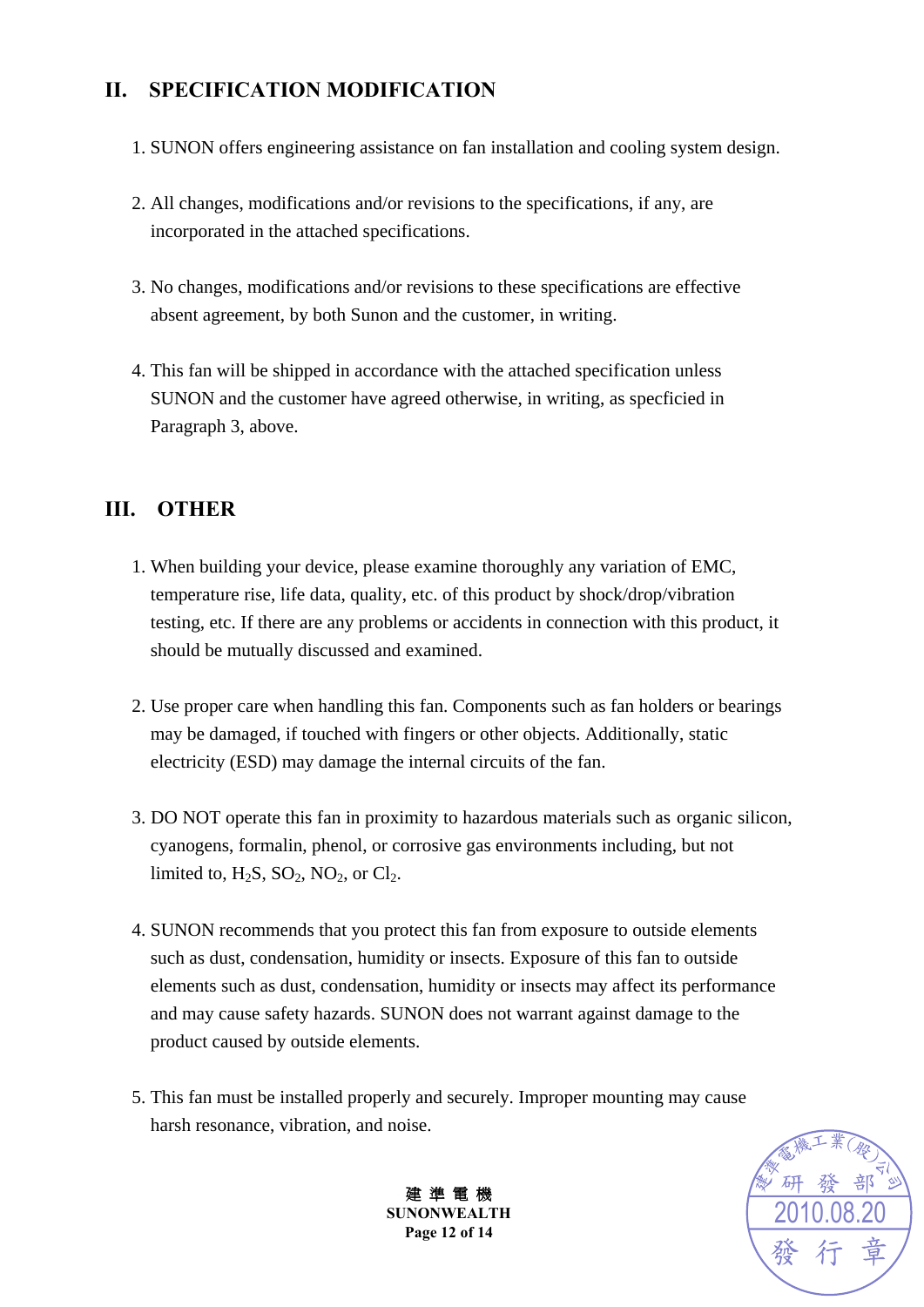- 6. Fan guards may prevent injury during handling or installation of the fan and are available for sale with this fan.
- 7. Unless otherwise noted, all testing of this fan is conducted at 25°C ambient temperature and sixty-five percent (65%) relative humidity.
- 8. DO NOT store this fan in an environment with high humidity. This fan must be stored in accordance with the attached specifications regarding storage temperature. If this fan is stored for more than 6 months, SUNON recommends functional testing before using.
- 9. SUNON reserves the right to use components from multiple sources at its discretion. The use of components from other sources will not affect the specfications as described herein.
- 10. The "Life Expectancy" of this fan has not been evaluated for use in combination with any end application. Therefore, the Life Expectancy Test Reports (L10 and MTTF Report) that relate to this fan are only for reference.

#### **VI. WARRANTY**

This fan is warranted against all defects which are proved to be fault in our workmanship and material for one year from the date of our delivery. The sole responsibility under the warranty shall be limited to the repair of the fan or the replacement thereof, at SUNON's sole discretion. SUNON will not be responsible for the failures of its fans due to improper handing, misuse or the failure to follow specifications or instructions for use. In the event of warranty claim, the customer shall immediately notify SUNON for verification. SUNON will not be responsible for any consequential damage to the customer's equipment as a result of any fans proven to be defective.



建 準 電 機 **SUNONWEALTH Page 13 of 14**